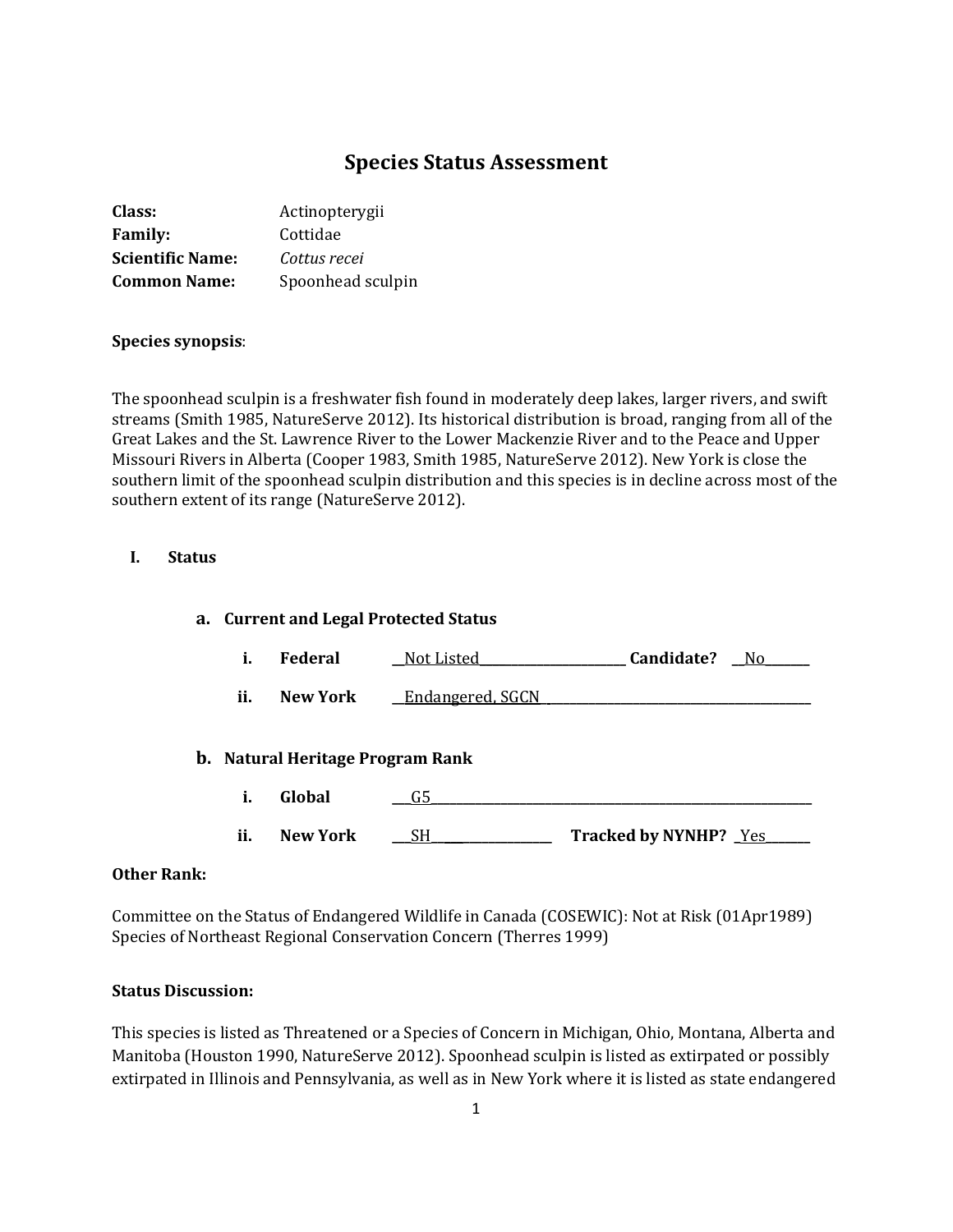(NatureServe 2012). Populations in Quebec and Ontario are ranked as Secure and Apparently Secure respectively.

## **II. Abundance and Distribution Trends**

#### **a. North America**

**i. Abundance**

| $\underline{X}$ declining ____increasing | _______stable | <b>unknown</b> |
|------------------------------------------|---------------|----------------|
|                                          |               |                |

- **ii. Distribution:**
	- **\_\_X\_\_\_ declining \_\_\_\_\_increasing \_\_\_\_\_\_stable \_\_\_\_\_unknown**

Time frame considered: \_Past 10 years (NatureServe 2013)\_\_\_\_\_\_\_\_\_\_\_\_\_\_\_\_\_\_\_\_\_\_\_\_

- **b. Regional** 
	- **i. Abundance**

**\_\_X\_\_\_ declining \_\_\_\_\_increasing \_\_\_\_\_stable \_\_\_\_\_\_unknown**

**ii. Distribution:**

**\_\_X\_\_\_ declining \_\_\_\_\_increasing \_\_\_\_\_stable \_\_\_\_\_\_\_unknown**

**Regional Unit Considered:\_\_**Great Lakes**\_\_\_\_\_\_\_\_\_\_\_\_\_\_\_\_\_\_\_\_\_\_\_\_\_\_\_\_\_\_\_\_\_\_\_\_\_\_\_\_\_\_\_\_\_** Time Frame Considered: *\_Past 10 years (NatureServe 2013)\_\_\_\_\_\_\_\_\_\_\_\_\_\_\_\_\_\_\_\_*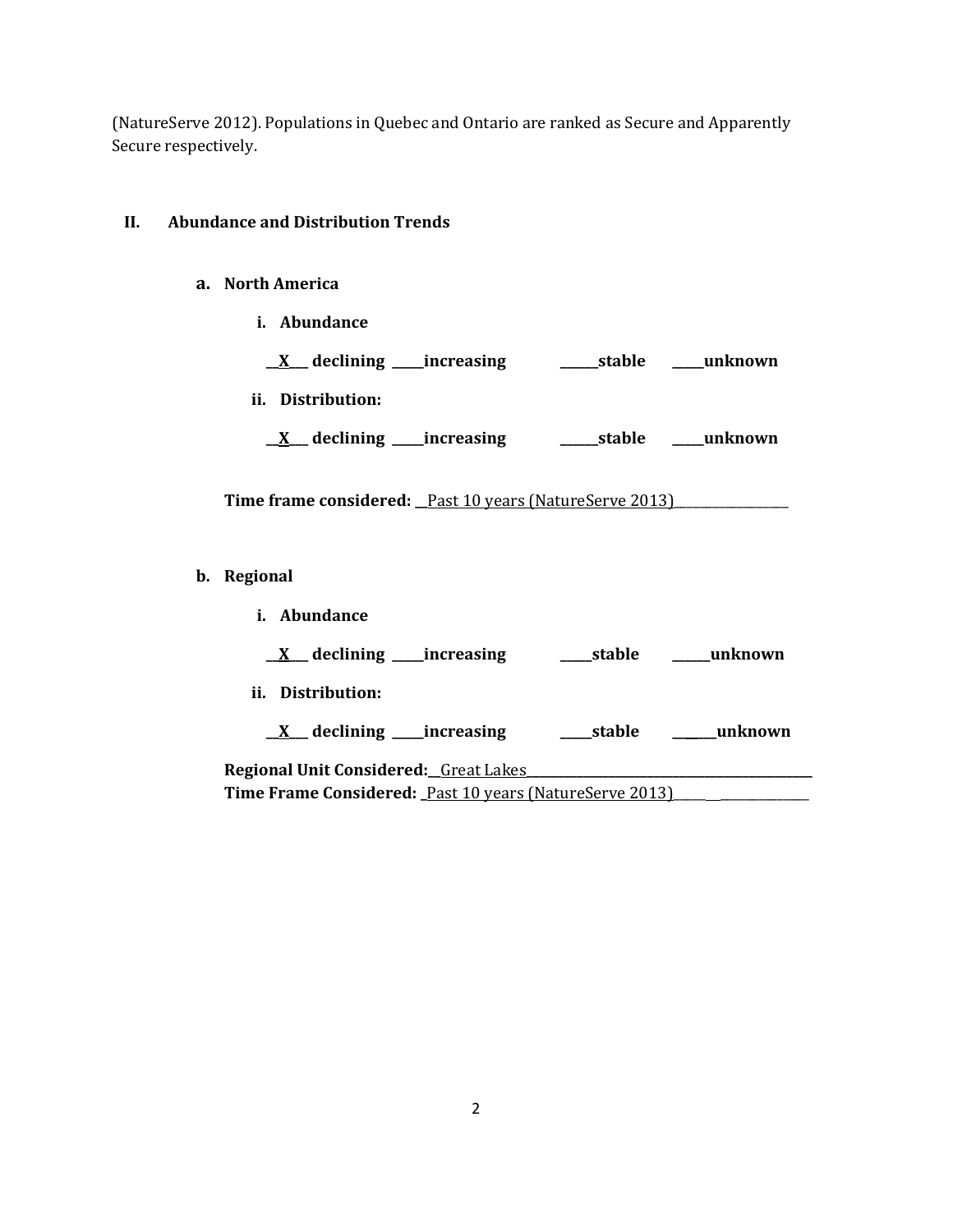**c. Adjacent States and Provinces**

| <b>CONNECTICUT</b>                                      | Not Present $X$                                     | No data ______                                                              |
|---------------------------------------------------------|-----------------------------------------------------|-----------------------------------------------------------------------------|
| <b>MASSACHUSETTS</b>                                    | Not Present $X$                                     | No data ______                                                              |
| <b>NEW JERSEY</b>                                       | Not Present $X$                                     | No data ______                                                              |
| <b>ONTARIO</b>                                          | Not Present $X_{-}$                                 | No data $\frac{1}{\sqrt{1-\frac{1}{2}}\cdot\frac{1}{\sqrt{1-\frac{1}{2}}}}$ |
| <b>PENNSYLVANIA</b>                                     | Not Present $X_{\text{max}}$                        | No data $\frac{1}{\sqrt{1-\frac{1}{2}}\cdot\frac{1}{\sqrt{1-\frac{1}{2}}}}$ |
| <b>VERMONT</b>                                          | Not Present $X$                                     | No data $\_\_\_\_\_\_\_\_\_\_\_\_\$                                         |
|                                                         |                                                     |                                                                             |
| <b>QUEBEC</b>                                           | Not Present _______                                 | No data $\_\_\_\_\_\_\_\_\_\_\$                                             |
| i. Abundance                                            |                                                     |                                                                             |
|                                                         |                                                     |                                                                             |
| ii. Distribution:                                       |                                                     |                                                                             |
|                                                         |                                                     |                                                                             |
| Time frame considered: Past 20 years (NatureServe 2013) |                                                     |                                                                             |
|                                                         |                                                     |                                                                             |
|                                                         |                                                     |                                                                             |
| d. NEW YORK                                             |                                                     | No data $X$                                                                 |
| i. Abundance                                            |                                                     |                                                                             |
|                                                         | ___ declining ___ increasing ___ stable ___ unknown |                                                                             |
| ii. Distribution:                                       |                                                     |                                                                             |
|                                                         |                                                     |                                                                             |
|                                                         |                                                     |                                                                             |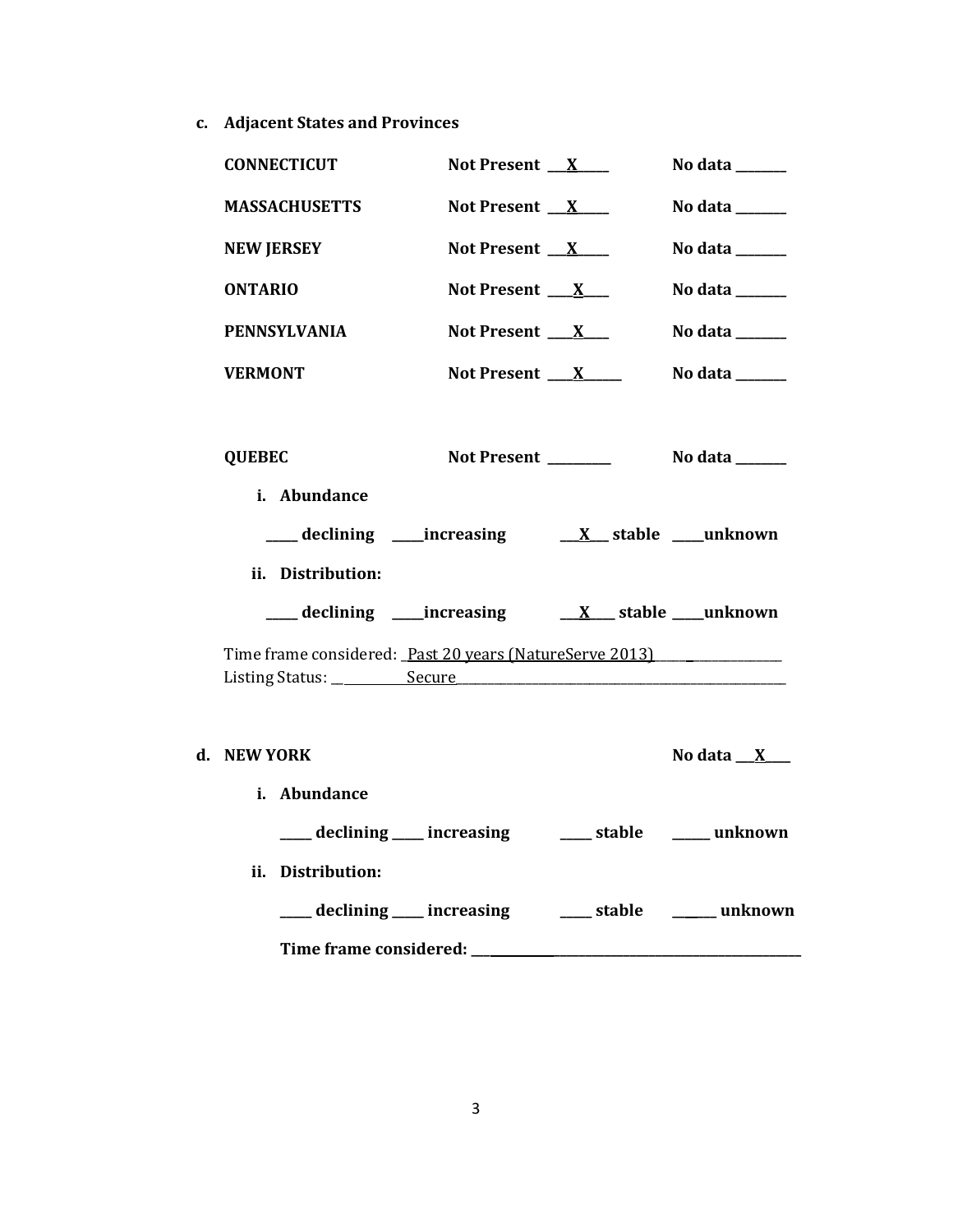## **Monitoring in New York.**

While no surveys specifically target spoonhead sculpin in New York, NYSDEC and USGS have conducted four bottom trawling assessments each year in the eastern basin of Lake Ontario since the 1970s; none have been captured (J. Lantry, personal communication).

#### **Trends Discussion:**

This species is in decline in all of the Great Lakes except Lake Superior where it is still common (Houston 1990, Potter and Fleischer 1992). In New York it has been found in Lake Erie and Lake Ontario (Smith 1985); however, the Lake Ontario reports are not authentic records (Potter and Fleischer 1992). There are no records of this species in Lake Huron since 1973 (Potter and Fleischer 1992).



**Figure 1:** Conservation status of spoonhead sculpin in North America (NatureServe 2013).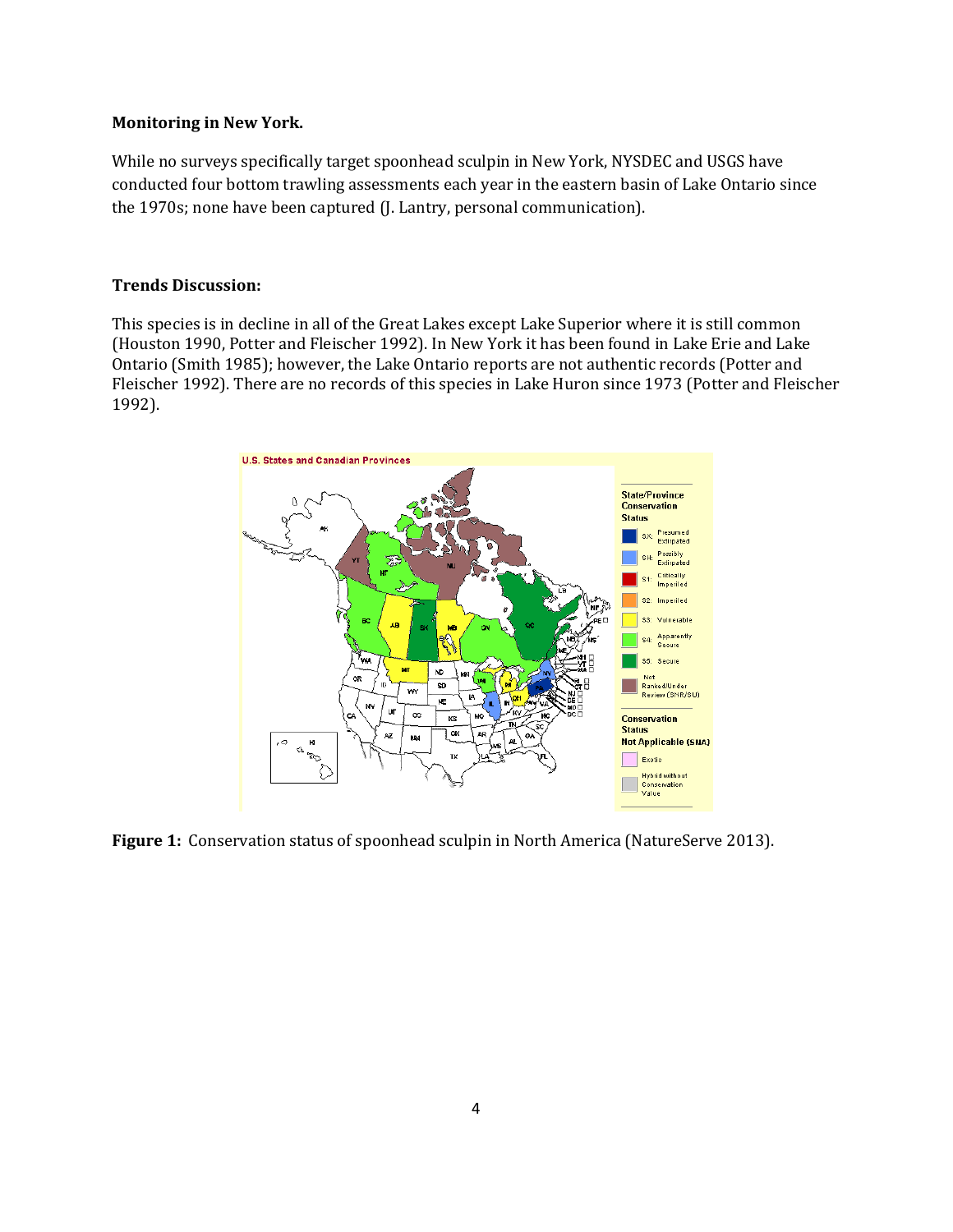#### **III. New York Rarity, if known:**

| <b>Historic</b> | # of Animals | # of Locations | % of State |
|-----------------|--------------|----------------|------------|
| prior to 1970   |              |                |            |
| prior to 1980   |              |                |            |
| prior to 1990   |              |                |            |

#### **Details of historic occurrence:**

In New York, the spoonhead sculpin was historically found in Lake Erie and there have been unverified reports in Lake Ontario (Smith 1985, Potter and Fleischer 1992, NYSDEC 2013). No specimens have been collected in Lake Erie since the 1950s (Smith 1985, Potter and Fleischer 1992).

| Current | # of Animals | # of Locations | % of State |
|---------|--------------|----------------|------------|
|         |              |                |            |

## **Details of current occurrence:**

The spoonhead sculpin is considered to be possible extirpated from New York (Smith 1985, NYSDEC 2013).

#### **New York's Contribution to Species North American Range:**

| % of NA Range in New York | <b>Classification of New York Range</b> |
|---------------------------|-----------------------------------------|
| $\sim$ 100 (endemic)      | Core                                    |
| $-76-99$                  | $X$ Peripheral                          |
| $-51-75$                  | ___ Disjunct                            |
| 26-50                     | Distance to core population:            |
| $X_{1-}1-25$              | $\sim$ 100 miles                        |

## **IV. Primary Habitat or Community Type:**

- **1.** Summer-stratified Monomictic Lake
- **2.** Great Lakes Deepwater Community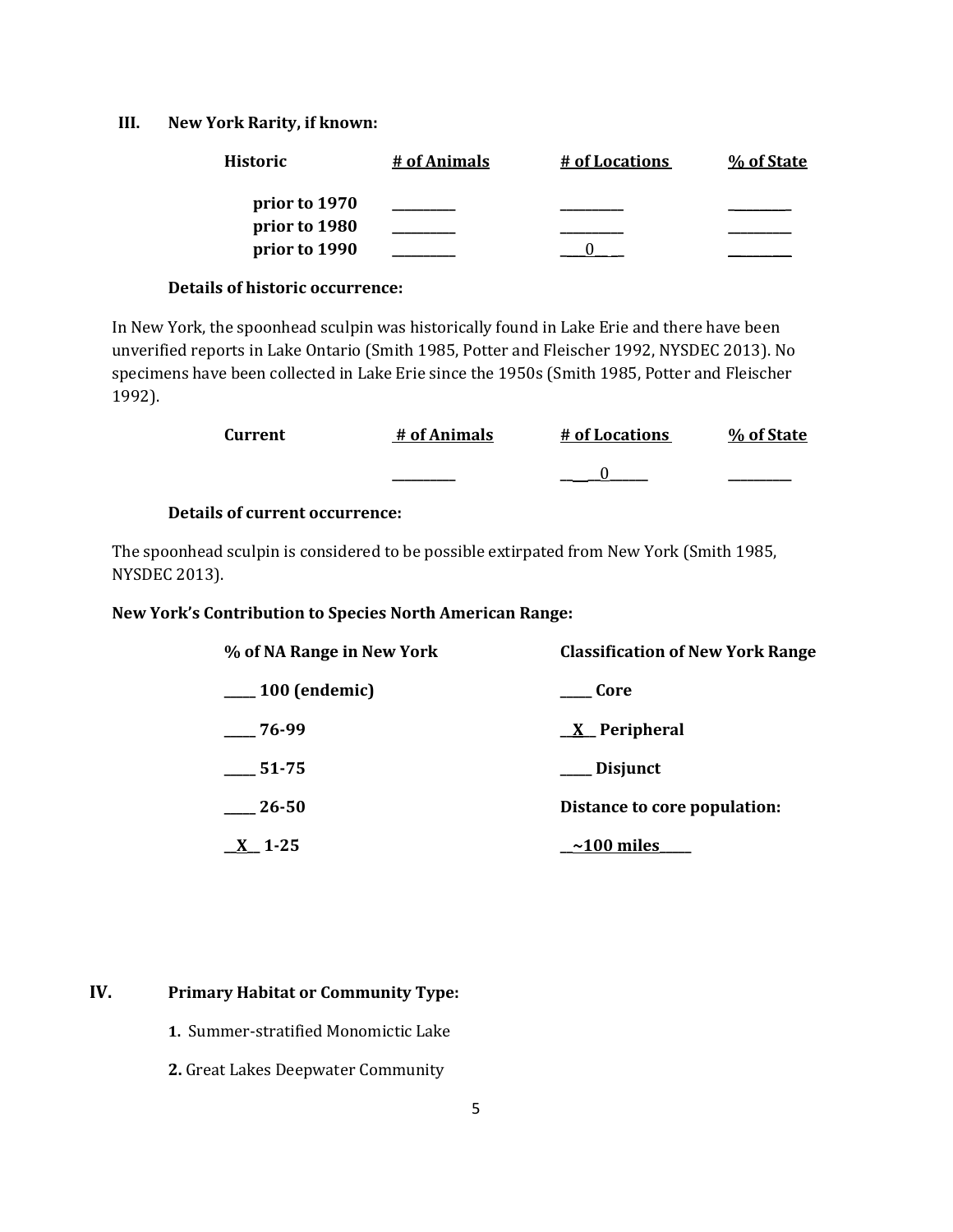#### **3.** Large/Great River

## **Habitat or Community Type Trend in New York:**

| $\underline{X}$ Declining<br><b>Stable</b> | Increasing           | Unknown        |
|--------------------------------------------|----------------------|----------------|
| Time frame of decline/increase: ___        |                      |                |
| <b>Habitat Specialist?</b>                 | Yes:<br>$\mathbf{X}$ | No.            |
| <b>Indicator Species?</b>                  | Yes.                 | N <sub>0</sub> |

# **Habitat Discussion:**

In the Great Lakes this species is found in moderately deep water from the shore to 450 feet, its optimum depth being 200 feet (Smith 1985). Farther north it can be found in large rivers and sometimes swift streams, and occasionally it will be found in brackish waters (Smith 1985, Houston 1990).

## **V. New York Species Demographics and Life History**

**\_\_\_X\_\_\_ Breeder in New York**

**\_\_X\_\_\_ Summer Resident**

**\_\_X\_\_\_ Winter Resident**

**\_\_\_\_\_ Anadromous**

**\_\_\_\_\_ Non-breeder in New York**

- **\_\_\_\_\_ Summer Resident**
- **\_\_\_\_\_ Winter Resident**
- **\_\_\_\_\_ Catadromous**

**\_\_\_\_\_ Migratory only**

**\_\_\_\_\_Unknown**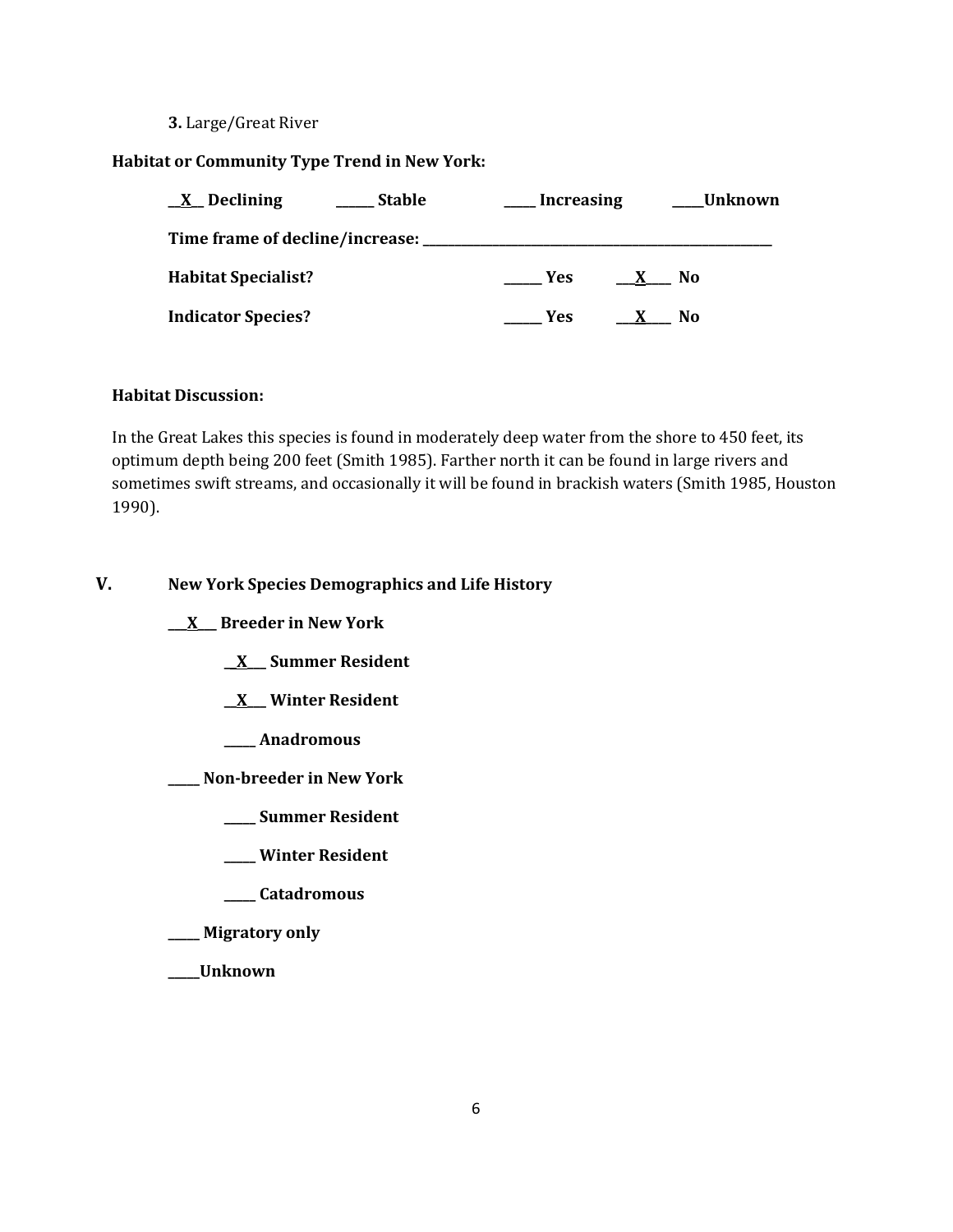## **Species Demographics and Life History Discussion:**

The spoonhead sculpin probably spawns in the summer (Cooper 1983, Smith 1985). Females can produce 280-1,200 eggs (Hendricks 1997). Males clear a small cave under a rock and spawn with several females on the roof of the cave; eggs are then guarded by the male until shortly after hatching (Hendricks 1997, ODNR 2013). This species rarely grows longer than 2.5 inches (Cooper 1983). Spoonhead sculpin feed mainly on amphipods, *Mysis*, and copepods but may also feed on fish eggs and insects (NatureServe 2012).

# **VI. Threats:**

No major threats are known to the majority of the spoonhead sculpin populations (NatureServe 2012). Causes of the decline of populations in the southern extent the range including New York are unknown but might include pesticide and herbicide pollution, predation by or competition with the alewife, habitat degradation due to siltation, and chronic trace contaminant exposure or changes in species composition in the deepwater communities (NatureServe 2012).

# **Are there regulatory mechanisms that protect the species or its habitat in New York?**

**\_\_\_\_\_\_\_ No \_\_\_\_\_ Unknown \_\_X\_\_\_\_ Yes** 

The spoonhead sculpin is listed as an endangered species in New York and is protected by Environmental Conservation Law (ECL) section 11-0535 and the New York Code of Rules and Regulations (6 NYCRR Part 182). A permit is required for any proposed project that may result in a take of a species listed as Threatened or Endangered, including, but not limited to, actions that may kill or harm individual animals or result in the adverse modification, degradation or destruction of habitat occupied by the listed species.

The Protection of Waters Program provides protection for rivers, streams, lakes, and ponds under Article 15 of the NYS Conservation Law.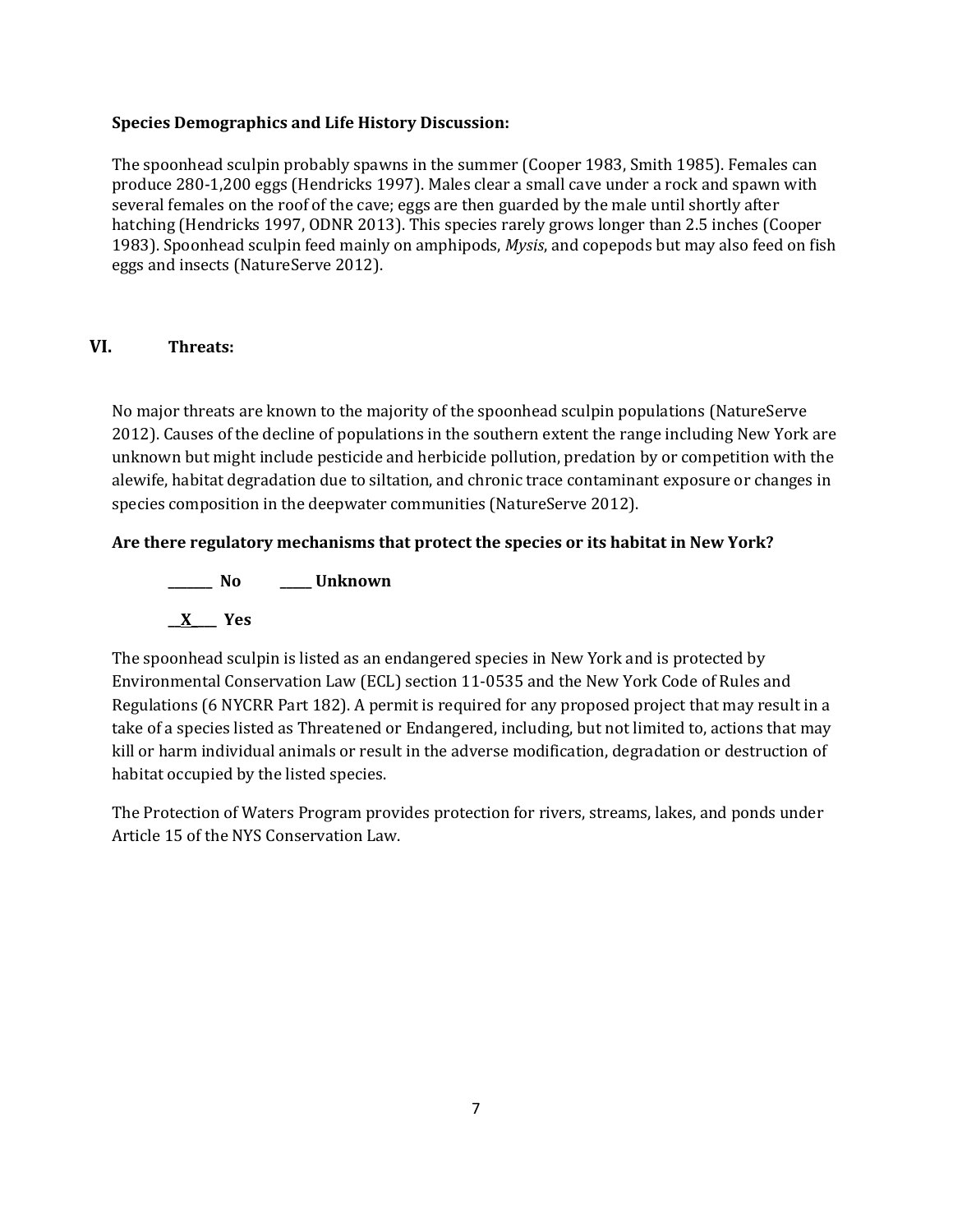# **Describe knowledge of management/conservation actions that are needed for recovery/conservation, or to eliminate, minimize, or compensate for the identified threats:**

Research to determine if there are any extant populations in New York's waterways should continue.

Conservation actions following IUCN taxonomy are categorized in the following table.

| <b>Conservation Actions</b>       |                                     |  |
|-----------------------------------|-------------------------------------|--|
| <b>Action Category</b>            | Action                              |  |
| Land/Water Management             | Habitat/Natural Process Restoration |  |
| Species Management                | Species Recovery                    |  |
| Species Management                | Species Reintroduction              |  |
| <b>External Capacity Building</b> | Alliance & Partnership Development  |  |

The Comprehensive Wildlife Conservation Strategy (NYSDEC 2005) includes recommendations for the following actions for extirpated fishes, which includes spoonhead sculpin.

#### **Habitat monitoring:**

\_\_\_\_ Inventories will be completed in all areas where restoration might be practical.

#### **Relocation/reintroduction:**

\_\_\_\_ Re-establish, if feasible, populations of those endangered fish species now believed to be extirpated from New York.

## **VII. References**

- Cooper, E.L. 1983. Fishes of Pennsylvania and the northeastern United States. The Pennsylvania State University Press. United States of America.
- Hendricks, P. 1997. Status, distribution, and biology of sculpins (Cottidae) in Montana: a review. Montana Natural Heritage Program. Available at < http://mtnhp.org/animal/ reports/fish/sculpin.html#spp\_dstrb> (Accessed: February 28, 2013).
- Houston, J. 1990. Status of the spoonhead sculpin, *Cottus ricei*, in Canada. Canadian Field Naturalist 104(J) 14-19.